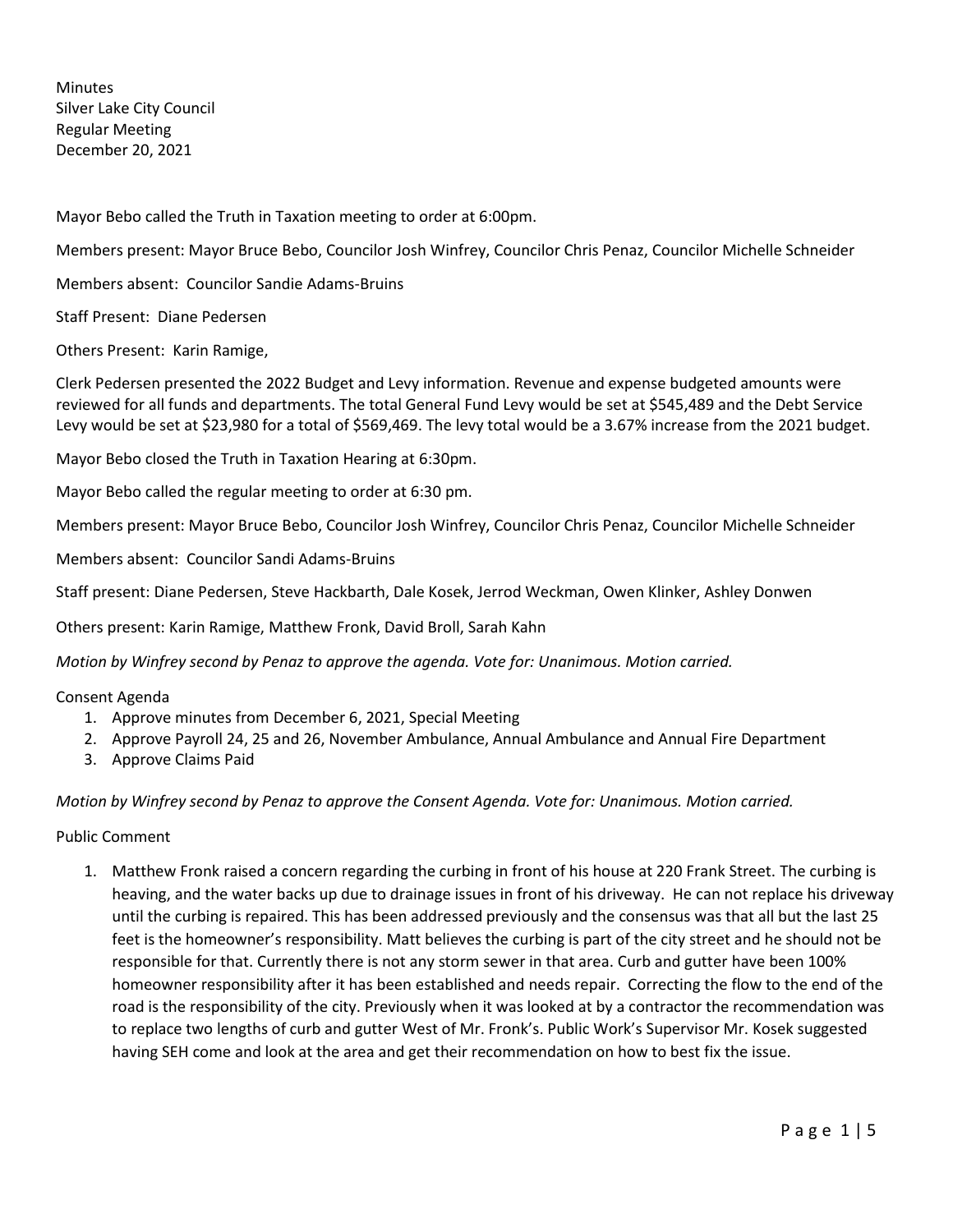### Old Business

- 1. Silver Edge Estates David Broll
	- a. Mr. Broll wanted to verify that the agreement used for the first two phases was still acceptable for going forward with the third phase. The agreement was reviewed by the city attorney who did not see any issues with the agreement covering the life of the project and that he was not aware of any amendments that the City or Mr. Broll were requesting.
	- b. The first discussion centered on the four lots on Century Avenue that Mr. Broll wants to annex into the city. These four lots are deeper than lots 10-12 across the street because they are next to the highway. Most lots are 130-135 feet deep. These lots are 200-205 feet deep. There is a 25' setback with a 7 % foot boulevard, so the homes would be about 32' back from the curb. The concern was raised as to what type of home will be able to be put on lot 1, which is pie shaped. That is an issue Mr. Broll will have to deal with. The City will continue to work on the process of annexing this land into the City.

# *Motion by Penaz second by Winfrey to proceed with annexation of Silver Edge Estates subdivision Outlot A per plans presented to council. Vote for: Unanimous. Motion carried.*

*Motion by Winfrey second by Penaz to follow the phase II agreement for the four lots in Outlot A. Vote for: Unanimous. Motion carried.*

- c. The question was raised as to whether or not the current agreement will go through phase III. Again, the agreement was reviewed by the city attorney who did not see any issues with the agreement covering the life of the project and that he was not aware of any amendments that the City or Mr. Broll were requesting. The concern is for the City locking itself into something it can't afford to do. The next suggested phase is 11 lots along Noble along Noble Street which will connect to William Street which leads back to Century Ave. It was noted that the market seems to be slab on grade homes which raises the concern of where people go during a tornado. Each home has the option to build a tornado safe room.
- d. As stated in the agreement, Section II Representations of Developer Letter G "the phases of the construction shall be relevant with respect to procedures to be employed to finance the project, including the City's assistance in particular shares". If the City supports and agrees to the contract, construction can only happen if both parties have the funds to pay for the new construction.
- e. One concern addressed was the width of the new city streets. That will be addressed as the phase moves forward.
- f. Councilor Winfrey stated he would like to see the city move forward with the next phase of Silver Edge Estates. He feels the past agreement is a good template to follow for the next phase. Mayor Bebo stated that he believes the whole council is in favor of seeing the development grow.

## Department Business

- 1. Community Development
	- a. Sarah Kahn set up a 7:00pm on-line conference call set up with Gabriel Martin, the Green Step Advisor from MNTAP.
		- i. The program Silver Lake is interested in is the Green Step City Program. It is a completely voluntary program and is designed for cities in Mn that are looking to take another step in their efforts to become a green city. One of the main benefits is the website you get membership to that lists other cities and what they are doing. A second benefit is that it is a free program. We do need to provide a point of contact person for the program. There are 29 steps listed on the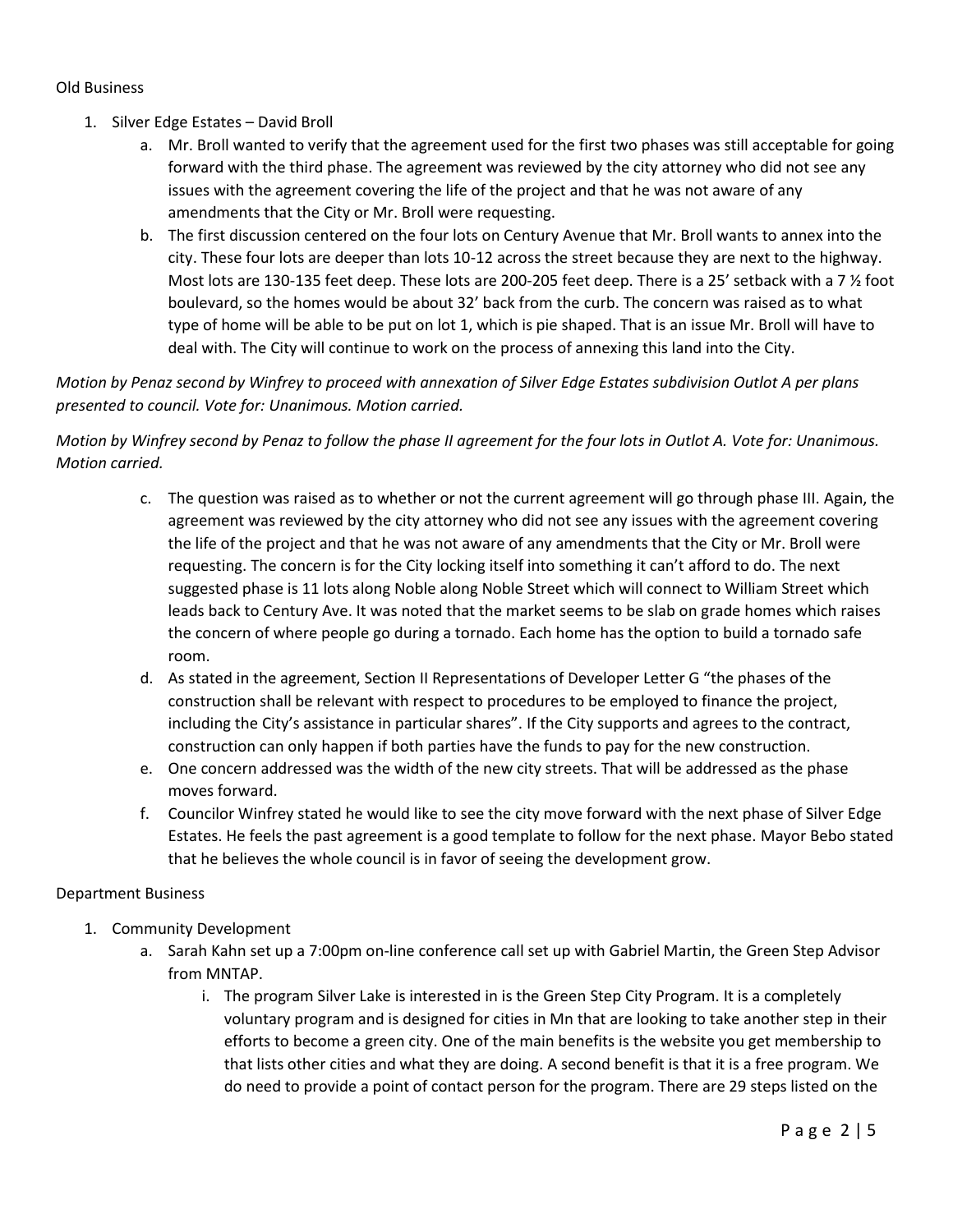website, Sarah noted that she has been looking at two that relate to Silver Lake Step 17 which deals with wastewater management and step 20 which deals with ground water/drinking water and water treatment.

- ii. Mayor Bebo asked that Sarah provide the website information with the City Clerk who can then pass it on to the council members.
- iii. One issue that could be looked at is our snow removal and the placement of the snow containing salt next to the lake. The Planning Commission will look into this.

# 2. Public Works

- a. Supervisor Report
	- i. Three estimates were provided for the replacement of three furnaces in the auditorium. The council would like more information prior to accepting a bid. They would like warranty information, best option, and cost for WiFi thermostats.
- b. Multi-unit housing inspections complete unless noted otherwise:
	- i. Harvey Mikolichek 20363 Jade Road
	- ii. HDM Estates LLC Ethel's Place 1024 Main St W.
		- 1. Will be completed in January as they are currently out of the country.
	- iii. Lloyd Management Uptown Apartments 301 Center St NW
	- iv. WNS Properties Inc 129 Main St E
	- v. NYB LLC 104 Lake Ave S
	- vi. CedarCrest 1401 Main St W
	- vii. Lakeside Manor 127 Park Ave SW
	- viii. Kandyohi, HRA-Mc Leod 107 Grove Ave NE
	- ix. BFK Management, Frank Noelfgen 808 Hwy 7
	- x. ATB Properities Mike Jaunich Villager Apartments 104 Grove St SE
		- 1. Waiting for completion of mechanical permit.
- c. PeopleService reports provided.
- 3. Public Safety
	- a. Fire Department report presented by Fire Chief Kosek.
		- i. Presented calls for September.
		- ii. Request for Action to accept Fire Officer Hiring Committee recommendation of Joseph Schauer for Lt. 2 position vacated by Brandon Matthews who was hired to Captain position. This is a 3 year terms that ended 12/31/2021, so Joseph is starting a new term

*Motion by Winfrey second by Schneider to hire Joseph Schauer for Lt. 2 position vacated by Brandon Matthews who was hired to Captain Position of the Fire Department. Vote for: Unanimous. Motion carried.*

- b. Sheriff Report
	- i. In the absence of Councilor Adams-Bruins, Mayor Bebo presented the Sheriff's monthly report.
- c. Ambulance Department report presented by Councilor Adams-Bruins
	- i. Discussed calls for November.
		- 1. 24 runs in November, which was a record setting month.
		- 2. Already done 16 runs for December which will likely be another record setting month.
		- 3. A normal year is around 150 runs. 2021 is currently as 173 runs.
			- a. Mutual Aid Runs in 2021
				- i. 23 Total
					- 1. 19 Allina
					- 2. 2 Cokato
					- 3. 2 Ridgeview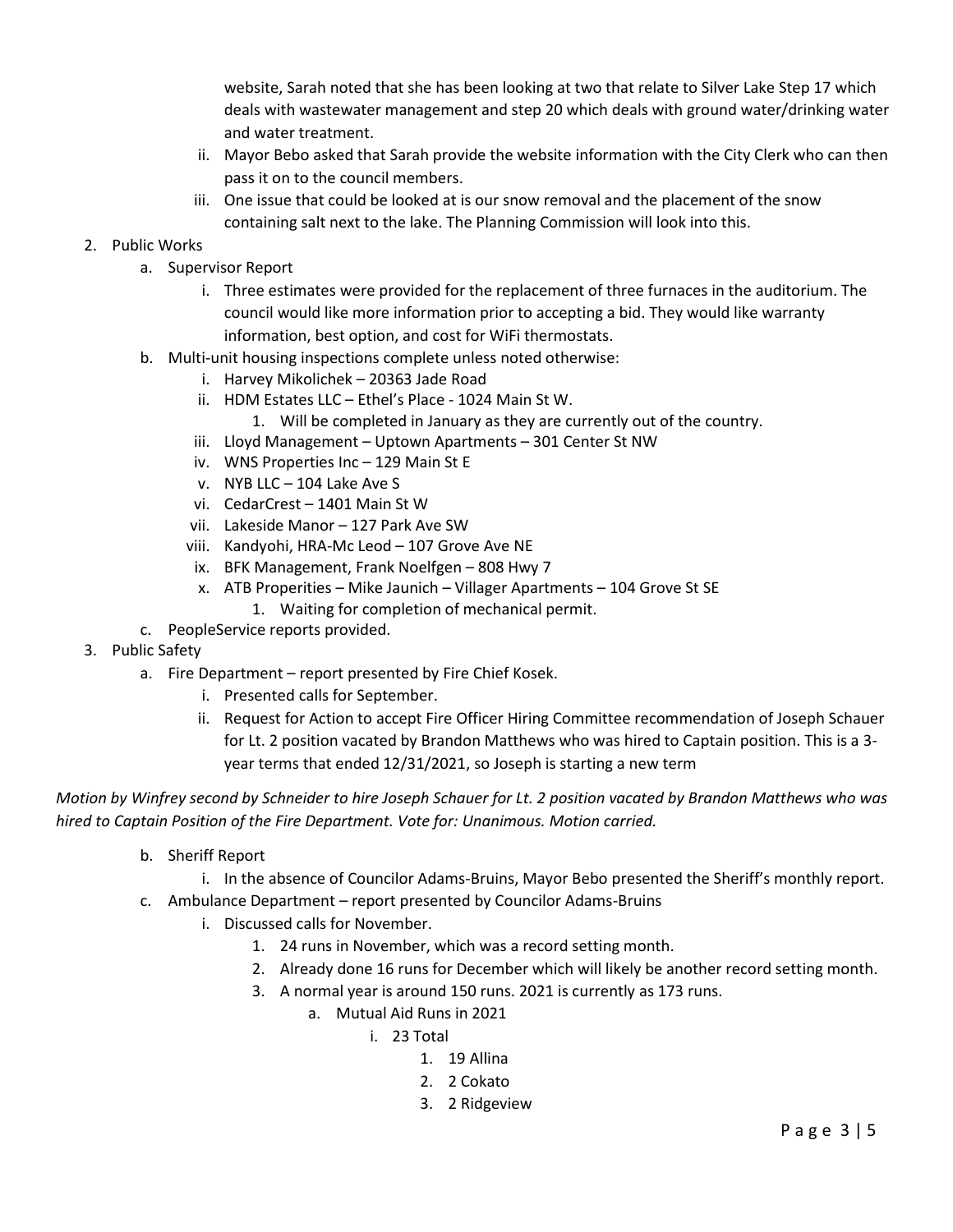- b. Silver Lake had 93 runs
	- i. 47 for city residents and 46 for Cedarcrest.
- c. 57 runs for Townships
	- i. 37 for Hale, 19 for Rich Valley and 1 for Kasson
- ii. Letter to City Council regarding ambulance parking.
	- 1. Move current Emergency Personnel Parking Only signs directly across from Ambulance Bay, reserve four spots, and put signs up on each parking spot.
- iii. Department Head meetings will resume in 2022 with the Liquor Store, Fire Department, Ambulance, and City Clerk.
- iv. Minutes will be taken at all ambulance meetings. If minutes are not taken, the meeting needs to be recorded.
- 4. Municipal Liquor/Auditorium
	- a. Councilor Schneider presented the MSL report.
	- b. Discussion regarding deep fryer.
	- c. Liquor inventory corrections continue to be made. Discussion as to whether new software is needed.
	- d. The Muni struggles with computer issues.
	- e. Financials were reviewed.
	- f. Request for Council Action.
		- i. *Motion by Schneider second by Penaz to approve the Request for Action regarding an employee review and retro pay. Vote for: Unanimous. Motion carried.*
	- g. Discussion regarding placement of current employees on the wage scale due to step change. Recommended that employees that have been working at the Muni for more than a year would start at Grade 11 Step 1. New Employees and those who have been working for less than a year will begin at Grade 11 starting step as of January 1, 2022.
- 5. Administration
	- a. November Treasurer's Report reviewed.
	- b. Will begin working with the auditor.

## New Business

1. Resolution 21-31: Resolution Accepting Donations Received.

*Motion by Winfrey second by Schneider to approve Resolution 21-31: Accepting Donations Received in 2021. Vote for: Unanimous. Motion carried.*

2. Resolution 21-32: Resolution Adopting the 2022 City Budget and Tax Levy for Taxes Collectible in 2022.

*Motion by Winfrey second by Schneider to approve Resolution 21-32: Adopting the 2022 City Budget and Tax Levy for Taxes Collectible in 2022. Vote for: Unanimous. Motion carried.*

- a. Discussion pointing out that the preliminary budget was 11.74 and the final is 3.67.
- 3. Resolution 21-35: Resolution Authorizing Year-End Transfers to Various Funds.
	- a. Discussion regarding differences between last year transfers and this year.
		- i. 2020 had a transfer of \$13,000 from Police to Parks & Pool
		- ii. The General Fund transfer for the City's share to Ambulance went from \$10,000 to \$22,037.
		- iii. Total transfer for 2020 was \$194,940 and for 2021 is \$179,977.

*Motion by Winfrey second by Schneider to Authorizing Year-End Transfers to Various Funds. Vote for: Unanimous. Motion carried.*